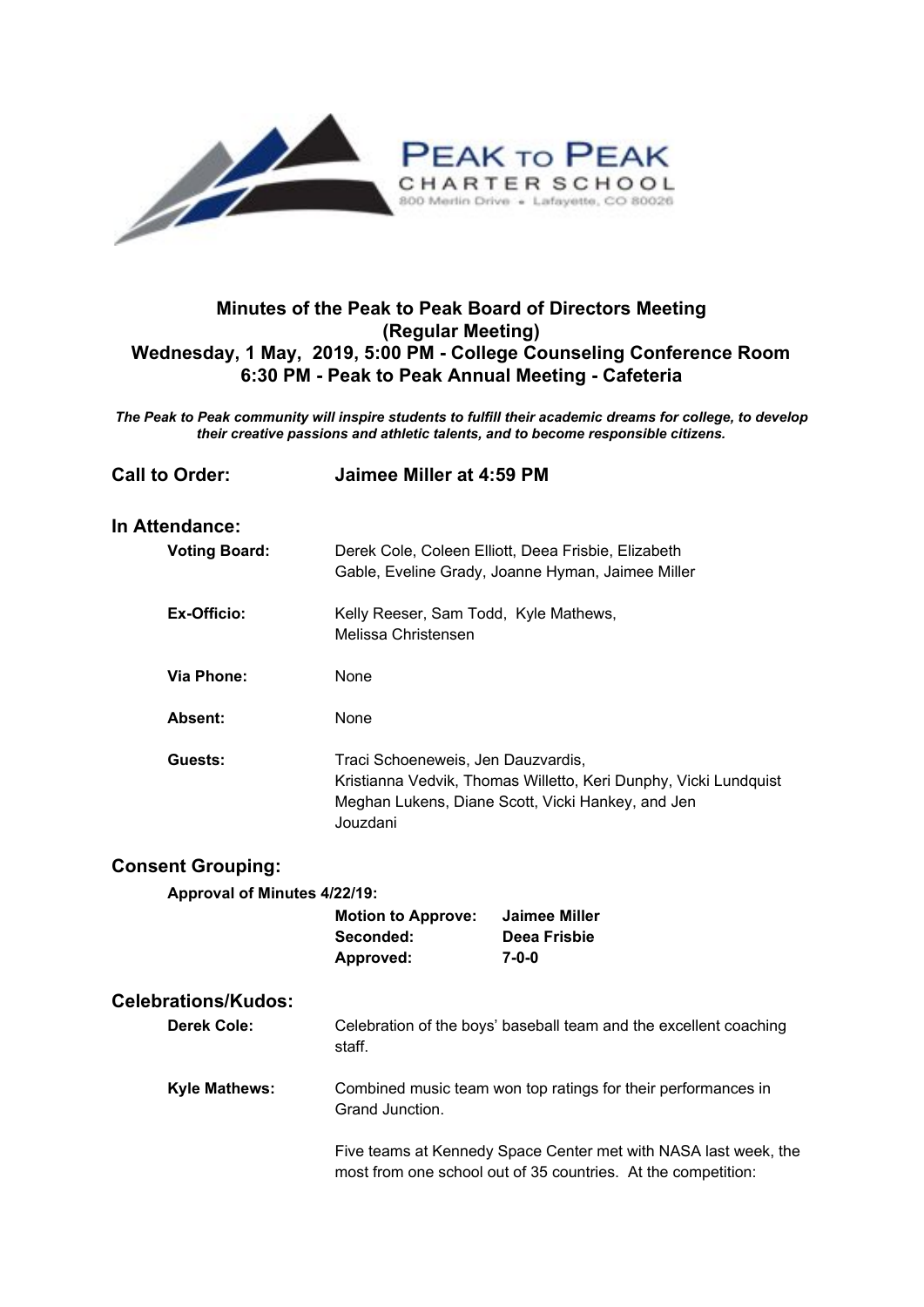|                                        | Kristi Letter awarded Innovation Teacher of the Year,<br>she will receive a rocket statue to commemorate this<br>awesome achievement.                                             |  |
|----------------------------------------|-----------------------------------------------------------------------------------------------------------------------------------------------------------------------------------|--|
|                                        | One team won the top prize in the health division.<br>This team will be flown to India to help implement<br>their design, and has won 15K in funding to help with the<br>startup. |  |
|                                        | The lead student on the health division team is pursuing<br>a patent, and the U.S. Patent office is reviewing her<br>submission.                                                  |  |
|                                        | Another team won the "Best Power Pitch" award.                                                                                                                                    |  |
|                                        | Finally, a different team won the "Best Ambassadors"<br>award, which is a character award.                                                                                        |  |
|                                        | We have a student who received a full-ride scholarship from the<br>U.S. Department of State to pursue her education in Germany.                                                   |  |
|                                        | One of the Lexus Eco Challenge teams won first prize and will<br>receive 15K in scholarship money.                                                                                |  |
|                                        | Peak to Peak HS students are essentially "crushing it on a global<br>level."                                                                                                      |  |
| <b>Jaimee Miller:</b>                  | Kudos to all the great music performances completed. Best wishes to<br>all involved in the upcoming musical events.                                                               |  |
| Joanne Hyman:                          | "Little Shop of Horrors" performance will be this weekend. Kudos<br>to all the hard work everyone has put in.                                                                     |  |
| <b>Public Comments:</b><br><b>None</b> |                                                                                                                                                                                   |  |
| 2019-2020 Preliminary Budget Update    | <b>Sam Todd</b>                                                                                                                                                                   |  |
| <b>Discuss:</b>                        | Full-day kindergarten has now been approved at the state level.<br>The budget reflects that change.                                                                               |  |
|                                        | Board will vote on the final budget on May 15, 2019.                                                                                                                              |  |
| <b>Q3 Financial Report:</b>            | <b>Sam Todd</b>                                                                                                                                                                   |  |
| <b>Discuss:</b>                        | Friends of Peak to Peak.<br>Fund 11 General Fund.<br>Fund 21 Food Services Program.<br>Fund 65 Operations and Technology.                                                         |  |

# **FBC Report, Recommendations Sam Todd**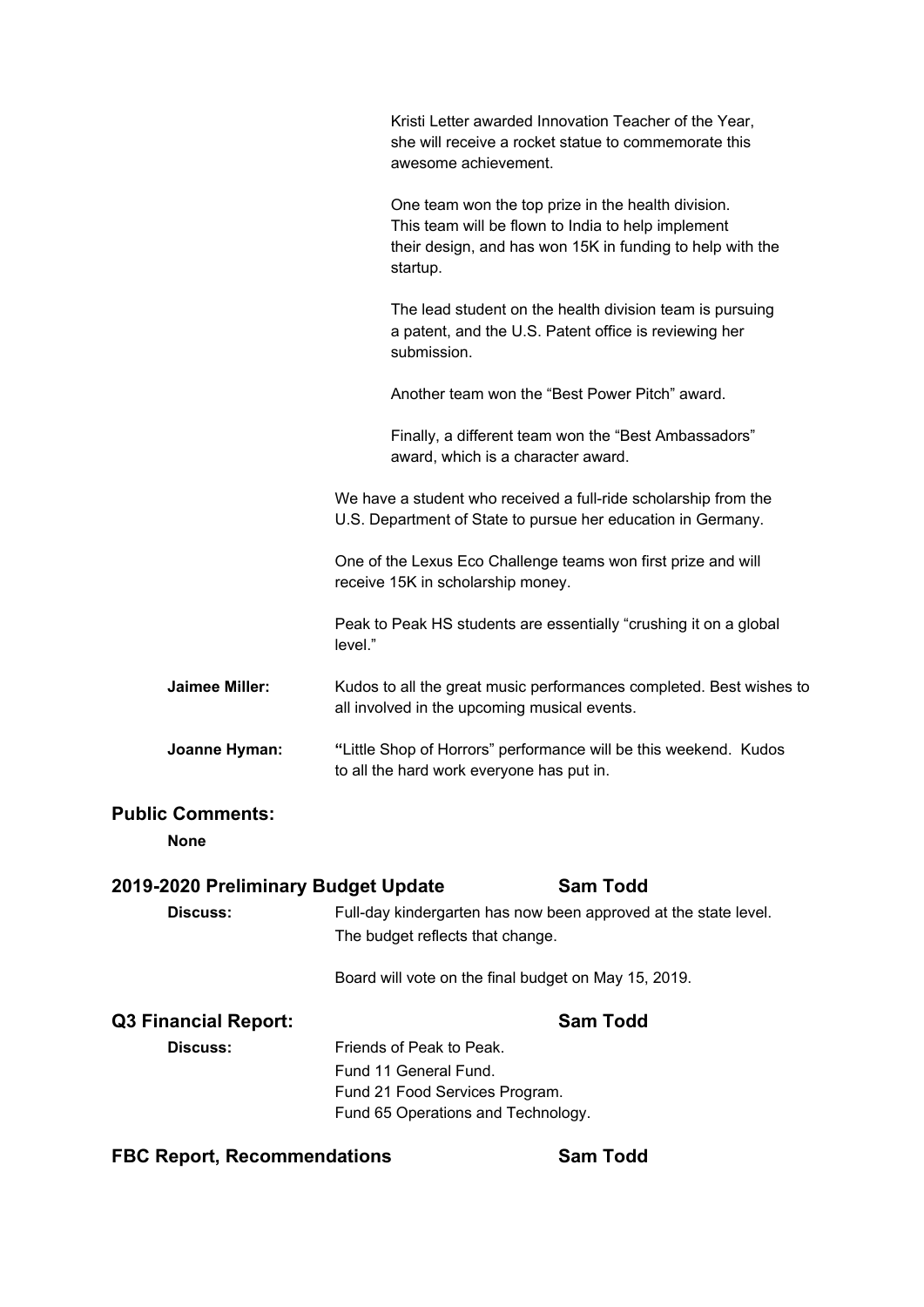| Discuss: | Upon review of the 2019-2020 budget,   |
|----------|----------------------------------------|
|          | FBC recommends board adopt the budget. |
|          | Fundraising.                           |
|          | Pleased with Q3 numbers.               |

### **Theater Production Proposals Kyle Mathews**

| <b>Listen/Discuss:</b> | Board will approve both the first choice and alternative |  |
|------------------------|----------------------------------------------------------|--|
|                        | choice productions at a later date.                      |  |
|                        | First choice productions include:                        |  |

Puffs, or Seven Increasingly Eventful Years At A Certain School of Magic & Magic. Beauty and the Beast. A Midsummer Night's Dream. 21 Chump Street

### **Graduation Update Kyle Mathews**

**Listen/Discuss:** Richard Garcia will be our BVSD guest. Board members attending to arrive at 8:30 AM. Graduation from 9:00 - 10:30. Meeting with Randy Barber from BVSD to potentially live stream graduation.

### **Fundraising Meeting Planning**  Board

# **Discuss:** Meeting will be May 22, 6:00 - 8:00 PM in College Counseling Center. Some topics: Is there external fundraising potential for Peak to Peak?

Do we need a MGO for external fundraising, or are there other options to pursue?

# **Adjourn Peak to Peak Board Meeting Jaimee Miller at 5:55 PM**

**Vote: Motion to Adjourn: Jaimee Miller Seconded: Joanne Hyman Approved: 7-0-0**

# **Break from 6:00 - 6:30 PM. Move to Cafeteria for Annual Meeting**

**Peak to Peak Annual Meeting, Board Candidate Forum 6:30 - 8:30 Board and Election Committee to present and listen.**